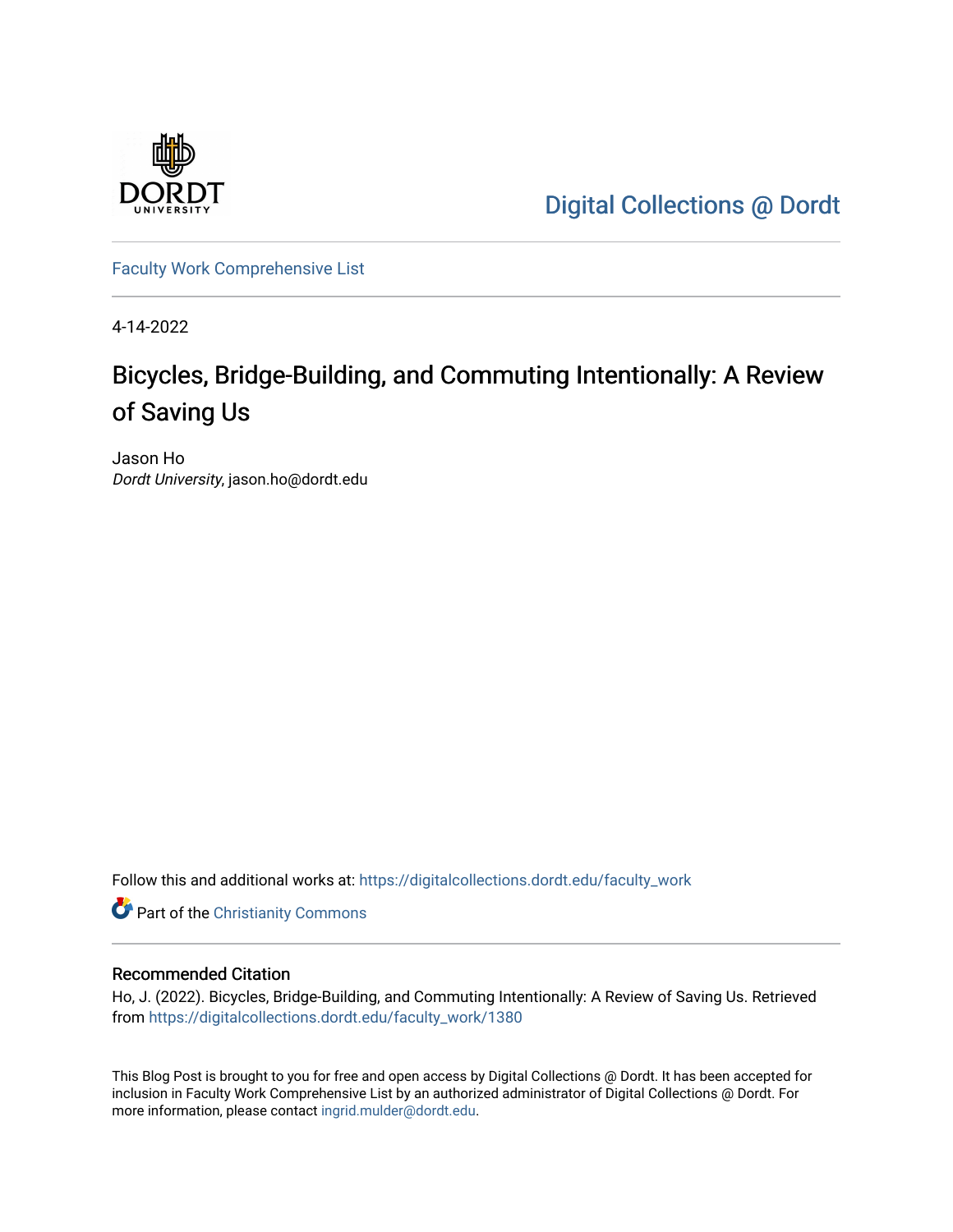## Bicycles, Bridge-Building, and Commuting Intentionally: A Review of Saving Us

#### Abstract

"When faced with problems of an enormous scale, it's hard to believe that anything we do individually can make a difference."

Posting about the book Saving Us from In All Things - an online journal for critical reflection on faith, culture, art, and every ordinary-yet-graced square inch of God's creation.

<https://inallthings.org/bicycles-bridge-building-and-commuting-intentionally-a-review-of-saving-us/>

#### Keywords

In All Things, book review, Saving Us, scientists, hope, healing, divided, world, Katharine Hayhoe

#### **Disciplines**

**Christianity** 

#### **Comments**

[In All Things](http://inallthings.org/) is a publication of the [Andreas Center for Reformed Scholarship and Service](http://www.dordt.edu/services_support/andreas_center/) at Dordt [University](http://www.dordt.edu/).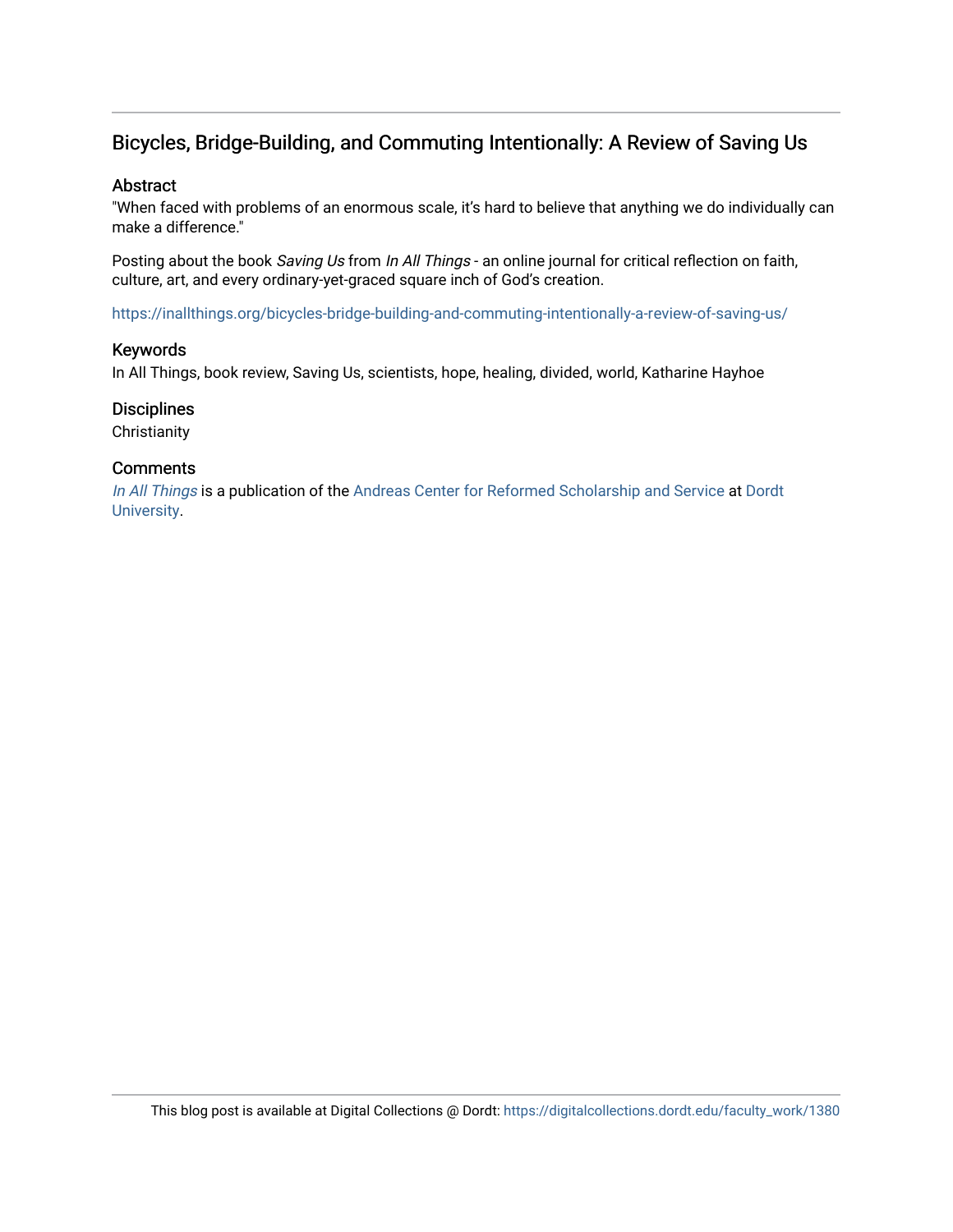# **Bicycles, Bridge-Building, and Commuting Intentionally: A Review of** *Saving Us*

## **[Jason Ho](https://inallthings.org/author/jason-ho/)**

## **April 13, 2022**

**Title:** *[Saving Us: A Climate Scientist's Case for Hope and Healing in a Divided World](https://www.amazon.com/Saving-Us-Climate-Scientists-Healing/dp/1982143835/ref=sr_1_1?crid=1QC2R0CBPOAC7&keywords=saving+us+katharine+hayhoe&qid=1649789002&sprefix=%2Caps%2C137&sr=8-1)* **Author**: Katharine Hayhoe **Publisher:** Atria/One Signal Publishers **Publishing Date:** September 21, 2021 **Pages:** 320 (Hardcover) **ISBN:** 978-1982143831

*This article combines a book review with our ongoing series: Living with Intentionality. Our lives are a series of decisions of how best to love others, care for our creation, seek good, prevent harm, and glorify God. We will highlight these articles where fellow believers make very intentional choices that can expand our imagination for what the Christian life—and the life of the mind—can accomplish.*

My wife Sara and I have so far only needed one vehicle. Sure, sometimes there's tension as we try to reconcile our schedules, but after 10 years of marriage, it has never been an insurmountable problem. While I was a graduate student at the University of Saskatchewan, my student union provided all students with a bus pass, and I lived right on a bus route that went directly to the university. Buying a second vehicle never seemed like an attractive option from an economic perspective, even though it would have been more convenient.

Then winter came.

The buses still ran in the winter, but often not on schedule. Sometimes I wasn't sure if a bus was 20 minutes late, or if the next bus was just a few minutes early. This would have only been an annoyance, if it didn't mean that I would be waiting outside in -40 $^{\circ}$ C, desperately trying to stay warm until my bus came. Around this same time, my brother Josh had moved nearby, and he was thinking through the same problem that I was—how to minimize the economic impact of owning a vehicle.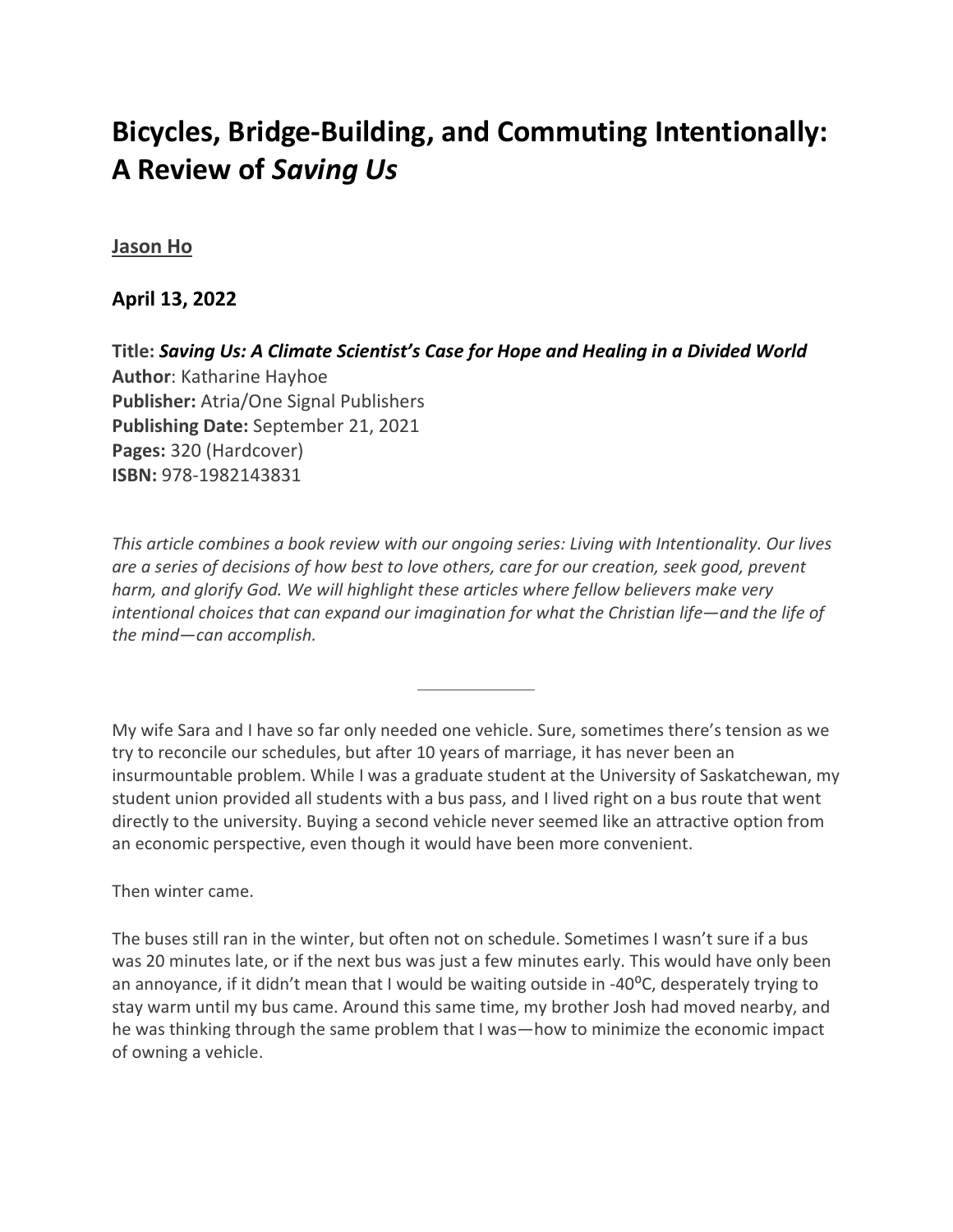Even in the winter, Josh would frequently go through less than a tank of gas a month. He'd bike everywhere he could—anywhere within six or seven miles. He'd bike for groceries. He'd bike in snow or in -40<sup>o</sup>C. Maybe it was a deep-seated pride that wouldn't allow my younger brother to show me up, or maybe it was something more noble, but I began to see a solution to my problem that didn't involve purchasing another vehicle. So, I weighed the pros and cons.

| Pros:                                                               | Cons:                                                  |
|---------------------------------------------------------------------|--------------------------------------------------------|
| I'm in control of my own schedule                                   | I'm committing to the commute no matter the<br>weather |
| Buses have bike racks, so I can take the bus if I change<br>my mind | I can't carry as much as with a vehicle                |
| I get some exercise every day                                       | Biking can be dangerous in a car-centric city          |
| Biking is normally cheaper than driving                             |                                                        |

### Car engines are energetically inefficient

As a physicist, it's the last point that really interested me. It turns out that once you account for the energy lost to friction, heat, and engine exhaust, the gasoline engines in the cars that we see on the road only use 20-35% of the input energy to operate the vehicle. That means that if you buy \$50 worth of gas, only \$15 of that goes towards moving you from point to point, and the rest of it is wasted.

It also turned out that things I thought might be downsides weren't all that bad. In Saskatchewan, biking to work took the same amount of time as a bus ride. On winter days, I had to spend a little more care in making sure I wore a warm base layer of clothing, but once I started pedaling, I would warm up quickly. In Sioux Center, it takes me just as long to warm up the car and scrape the ice off my windshield as it does to bike to Dordt. And I *never* have to worry about finding a parking spot.

When faced with problems of an enormous scale, it's hard to believe that anything we do individually can make a difference. In *Saving Us*, Katherine Hayhoe gives two reasons why she pursues low-carbon habits in her life: because she believes that prioritizing creation care is the right thing to do, and because it inspires her and helps spark inspiration in others.